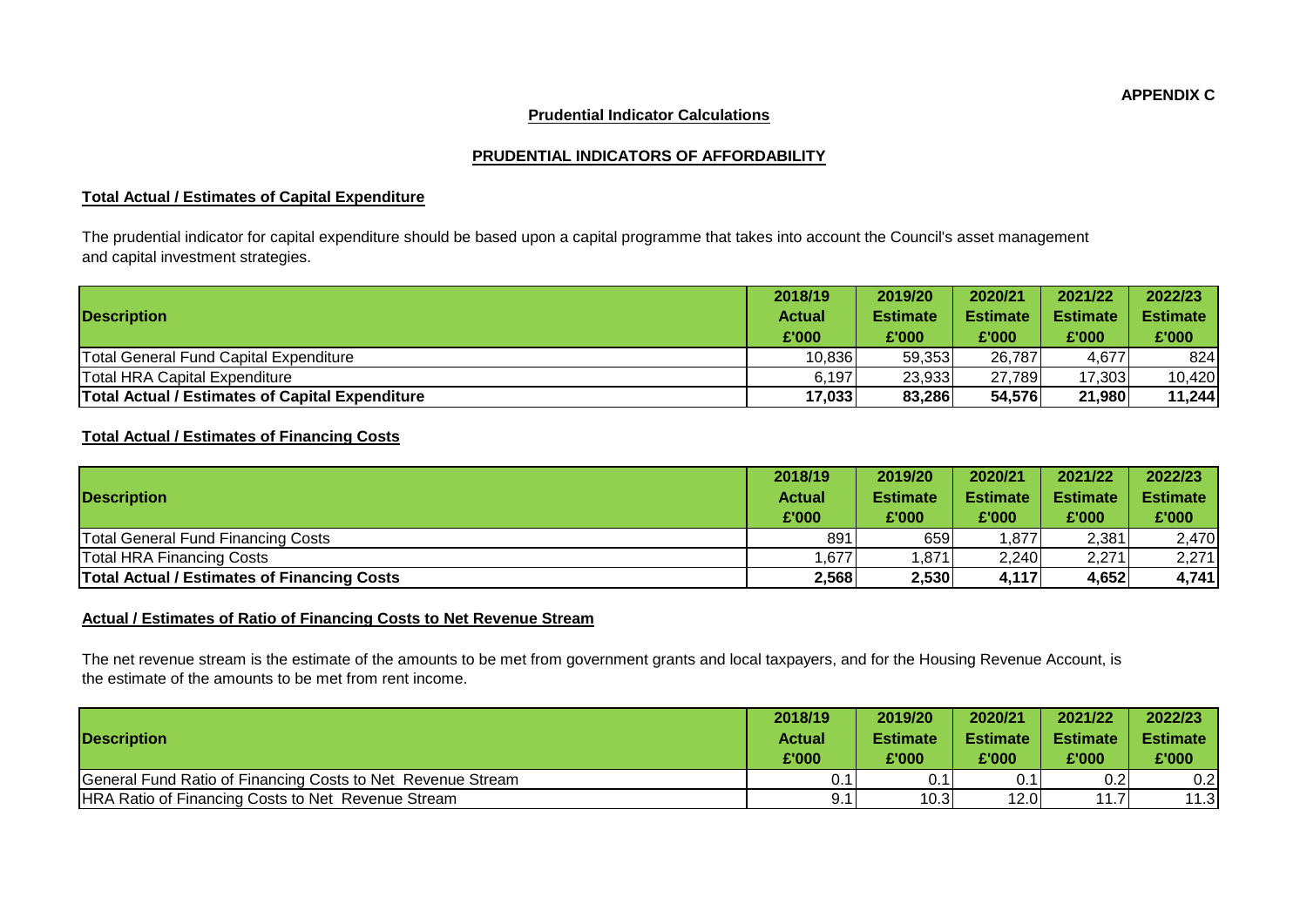#### **Prudential Indicator Calculations**

#### **Actual / Estimates of Capital Financing Requirement**

The Capital Financing Requirement will reflect the Council's underlying need to finance capital expenditure.

|                                                                  | 2018/19       | 2019/20         | 2020/21         | 2021/22         | 2022/23         |
|------------------------------------------------------------------|---------------|-----------------|-----------------|-----------------|-----------------|
| <b>Description</b>                                               | <b>Actual</b> | <b>Estimate</b> | <b>Estimate</b> | <b>Estimate</b> | <b>Estimate</b> |
|                                                                  | £'000         | £'000           | £'000           | £'000           | £'000           |
| General Fund Capital Financing Requirement                       | 36,727        | 86,047          | 106,824         | 105.462         | 104,008         |
| <b>HRA Capital Financing Requirement</b>                         | 57,882        | 60,280          | 67,658          | 72,242          | 73,242          |
| <b>Total Actual / Estimates of Capital Financing Requirement</b> | 94,609        | 146,327         | 174,482         | 177,704         | 177,250         |

#### **Authorised Limit**

In England and Wales the prudential indicator for the Authorised Limit for external debt for the current year is the statutory limit determined under Section 3 (1) of the Local Government Act 2003: 'A local authority shall determine and keep under review how much money it can afford to borrow'

The Authorised Limit should not be set so high that it would never in any possible circumstances be breached. It should reflect a level of borrowing which, while not desired, could be afforded but may not be sustainable. The Authorised Limit must therefore be set to establish the outer boundary of the Council's borrowing, based on a realistic assessment of the risks.

|                             | 2020/21         | 2021/22         | 2022/23         |
|-----------------------------|-----------------|-----------------|-----------------|
| <b>Description</b>          | <b>Estimate</b> | <b>Estimate</b> | <b>Estimate</b> |
|                             | £'000           | £'000           | £'000           |
| Borrowing                   | 230,000         | 230,000         | 230,000         |
| Other long term liabilities |                 |                 | 01              |
| <b>Authorised Limit</b>     | 230,000         | 230,000         | 230,000         |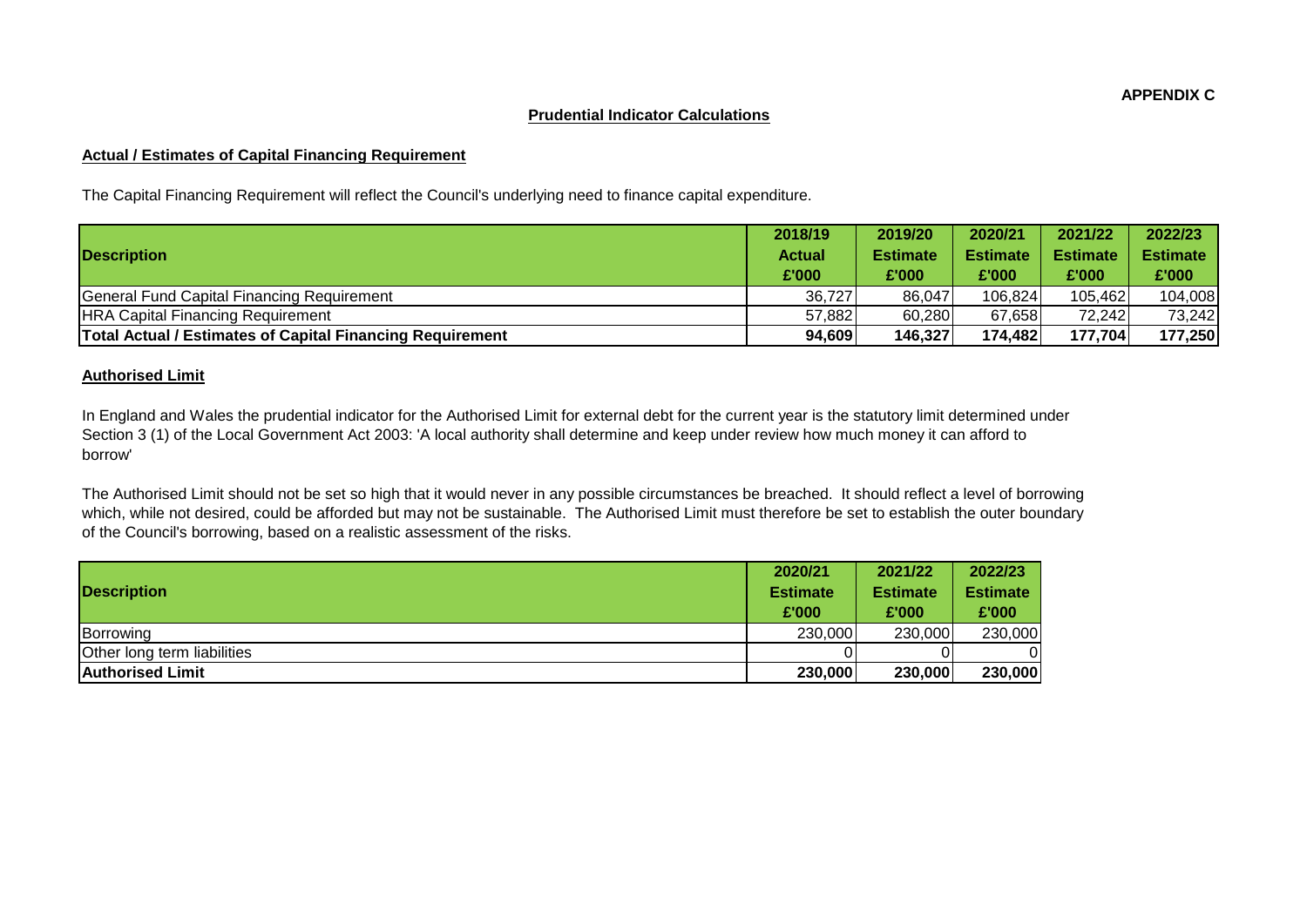#### **Prudential Indicator Calculations**

## **Operational Boundary**

The Operational Boundary is the focus of day-to-day treasury management activity within the authority. It is a means by which the authority manages its external debt to ensure that it remains within the self-imposed Authorised Limit. The Operational Boundary may be breached temporarily on occasions due to variations in cashflow. However, a sustained or regular trend above the Operational Boundary would be significant and should lead to further investigation.

|                                    | 2020/21         | 2021/22         | 2022/23         |
|------------------------------------|-----------------|-----------------|-----------------|
| <b>Description</b>                 | <b>Estimate</b> | <b>Estimate</b> | <b>Estimate</b> |
|                                    | £'000           | £'000           | £'000           |
| Borrowing                          | 210,000         | 210,000         | 210,000         |
| <b>Other long term liabilities</b> |                 |                 |                 |
| <b>Operational Boundary</b>        | 210,000         | 210,000         | 210,000         |

The Authorised Limit and the Operational Boundary have been increased to include capacity to enable the esatablishment of a HRA development programme following removal of the debt cap.

## **Actual External Debt**

The prudential indicator for actual external debt will not be directly comparable to the authorised limit and operational boundary, since the actual external debt will reflect the actual position at one point in time.

|                                                  | 2018/19       | To be repaid |          |
|--------------------------------------------------|---------------|--------------|----------|
| <b>Description</b>                               | <b>Actual</b> | within 12    | after 12 |
|                                                  | £'000         | months       | months   |
| Actual borrowing as at 31 March 2019             | 69,064        | 10,099       | 59,035   |
| Actual long term liabilities as at 31 March 2019 |               |              |          |
| Actual External Debt as at 31 March 2019         | 69,064        | 10,099       | 59,035   |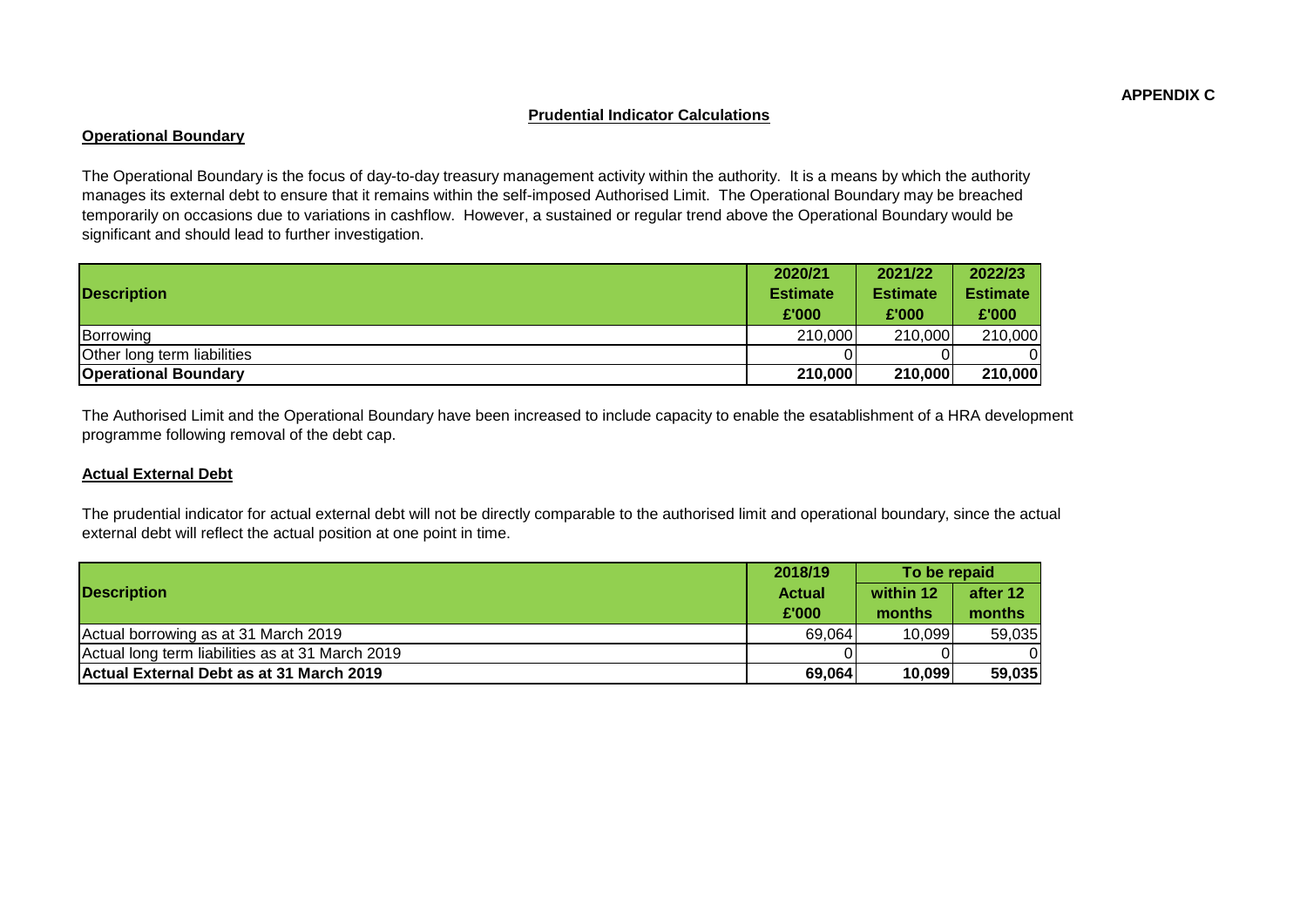# **Prudential Indicator Calculations PRUDENTIAL INDICATORS OF PRUDENCE**

# **Gross Debt and Capital Financing Requirement**

The Code makes it necessary, if a financial strategy is to be prudent, that it is one in which in the medium term gross debt is only used for capital purposes. In the Code this requirement is to be demonstrated through a comparison of gross debt with the Capital Financing Requirement.

| <b>Description</b>                                   | $^{\circ}$ '000 |
|------------------------------------------------------|-----------------|
| Total Capital Financing Requirement at 31 March 2019 | 94,609          |

| 2019/20 Estimated Change in Capital Financing Requirement       |           |
|-----------------------------------------------------------------|-----------|
| Capital expenditure                                             | 83,286    |
| Application of useable capital receipts                         | (8,551)   |
| Application of capital grants/contributions                     | (18, 647) |
| The replacement for MRP                                         | (582)     |
| Additional voluntary contributions                              | $\Omega$  |
| Total Estimated Change in Capital Financing Requirement 2019/20 | 55,506    |

| 2020/21 Estimated Change in Capital Financing Requirement       |           |
|-----------------------------------------------------------------|-----------|
| Capital expenditure                                             | 54,576    |
| Application of useable capital receipts                         | (6, 712)  |
| Application of capital grants/contributions                     | (18, 047) |
| The replacement for MRP                                         | (1, 188)  |
| Additional voluntary contributions                              | (162)     |
| Total Estimated Change in Capital Financing Requirement 2020/21 | 28,467    |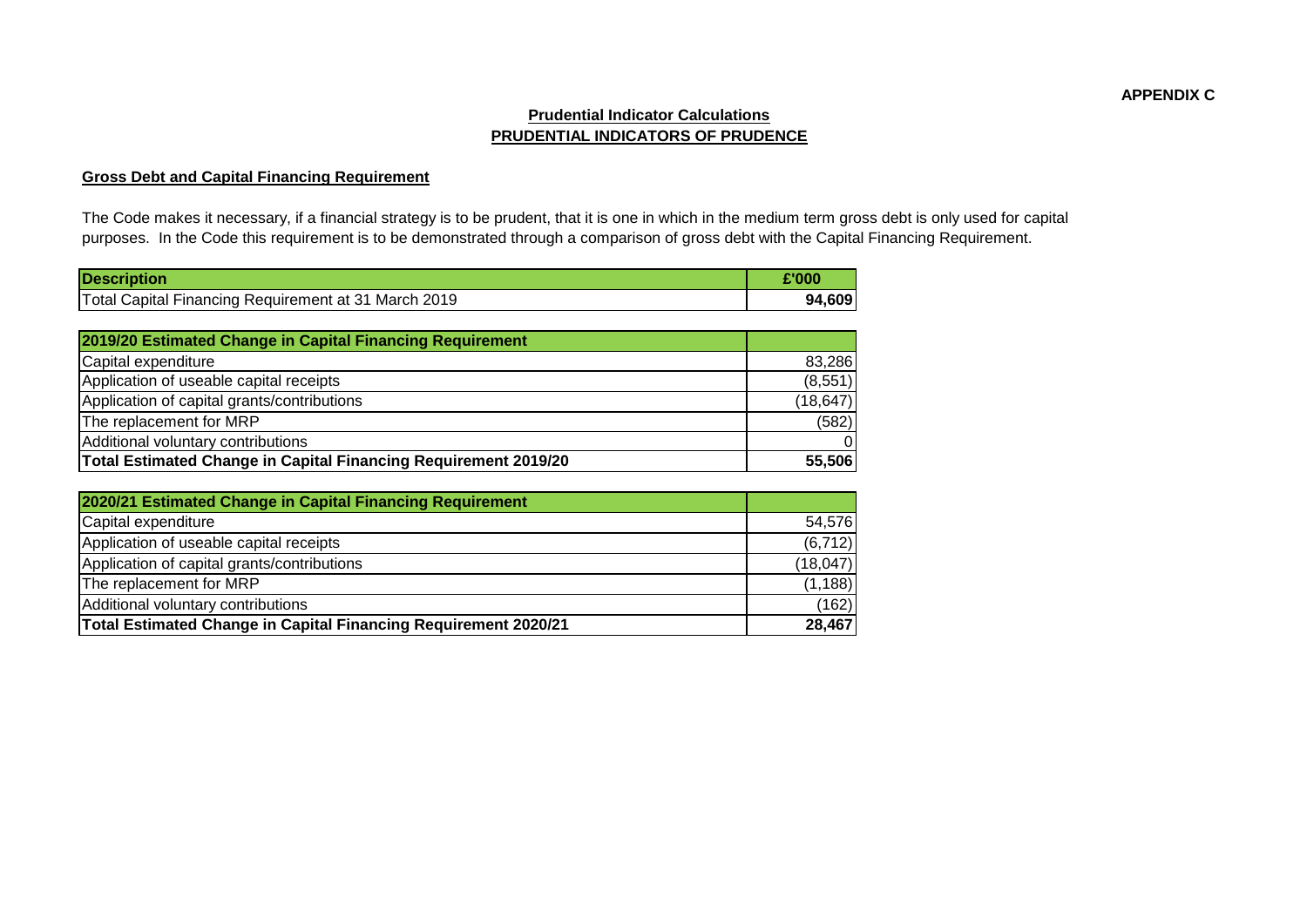## **APPENDIX C**

#### **Prudential Indicator Calculations**

| 2021/22 Estimated Change in Capital Financing Requirement       |           |
|-----------------------------------------------------------------|-----------|
| Capital expenditure                                             | 21,980    |
| Application of useable capital receipts                         | (1,967)   |
| Application of capital grants/contributions                     | (14, 894) |
| The replacement for MRP                                         | (1,897)   |
| Additional voluntary contributions                              | $\Omega$  |
| Total Estimated Change in Capital Financing Requirement 2021/22 | 3,222     |

| <b>Capital Financing Requirement:</b>       |         |
|---------------------------------------------|---------|
| Opening Balance 2018/19                     | 94.609  |
| <b>Estimated Closing Balance 2021/22</b>    | 181.804 |
| This is an increase over the three years of | 87,195  |

# **Operational Boundaries to Exposure to Interest Rate Risks**

Interest rate risk management is a top priority for local authority management. The setting of upper limits has the effect of setting ranges within which the Council will limit its exposure to both fixed and variable interest rate movements.

| <b>Description</b>                                 |          | 2020/21 | 2021/22 |
|----------------------------------------------------|----------|---------|---------|
|                                                    |          | £'000   | £'000   |
| Total projected interest payable on borrowing      | 3,971    | 3,983   | 3,964   |
| Total projected interest receivable on investments | (1, 204) | (1,228) | (1,225) |
| Net Interest                                       | 2,767    | 2,755   | 2,739   |
| Upper limit - fixed rates<br>$= 100\%$             | (1, 204) | (1,228) | (1,225) |
| Upper limit - variable rates = $20\%$              | (241)    | (246)   | (245)   |

This means that the Chief Finance Officer will manage fixed interest rate exposure within the range 0% to 100% and variable interest rate exposure within the range 0% to 20%